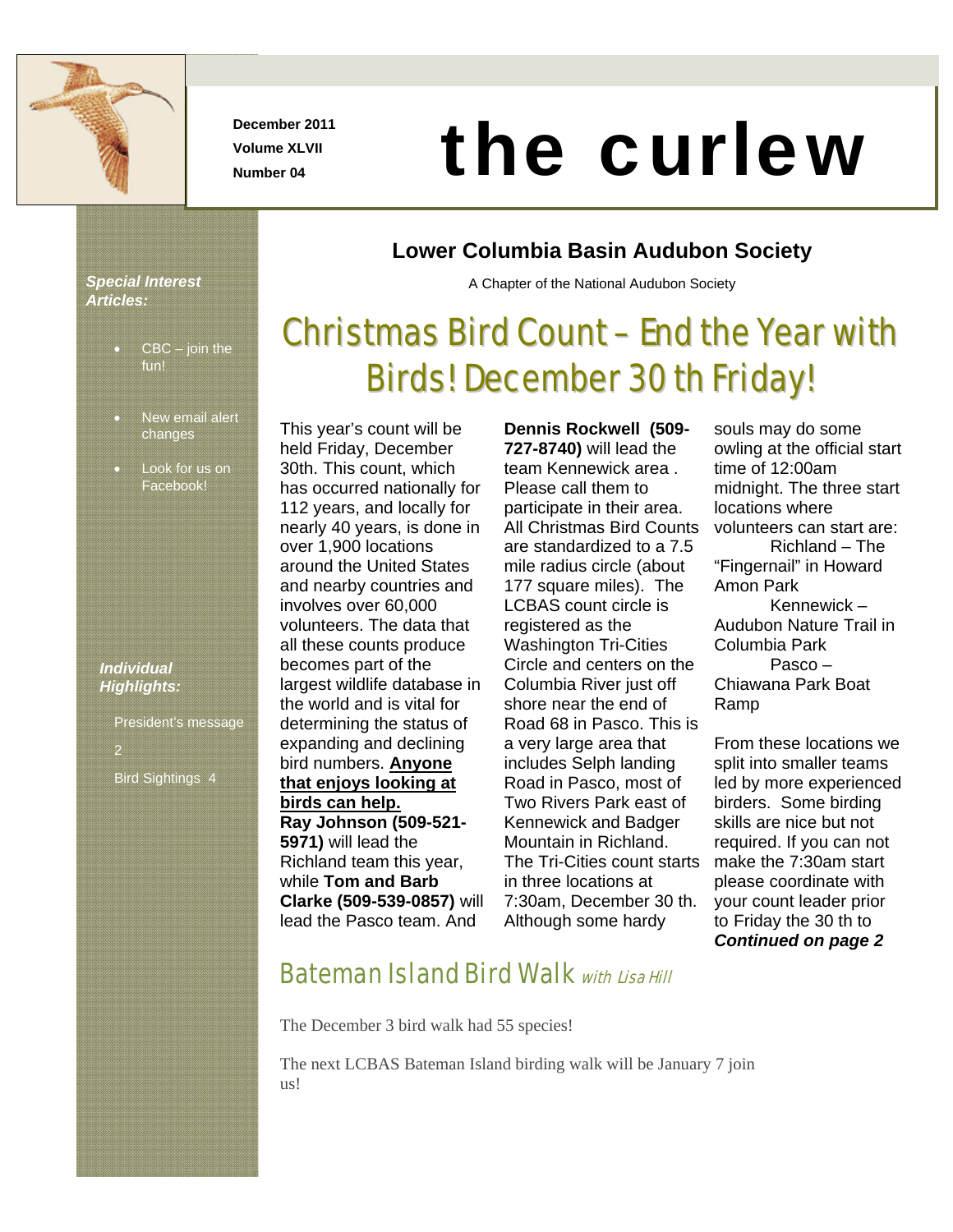

*"Ruby-crowned kinglet" seen on Bateman Island bird walk"*

# Christmas bird count Continued

arrange an appropriate time and location. The team leader also needs to know your tallies before the potluck.

The Tri-Cities count is also one of the best supported counts in the state, and regularly has the highest number of species seen inland. All of this is due to strong community support. Our goal is to count as many birds within the circle during the day (24 hrs).

To do this, we need as many teams as possible. If individuals can only participate for part of the day, it will still help. There

can be a fair amount of walking involved, so keep this in mind when making plans. But much counting will be done from car windows for those that prefer that form of participation. Birds seen at bird feeders within the count circle are just as important to the count.

At the end of count day, the LCBAS has their annual Christmas Potluck. The dinner is now held at the Columbia Grange #938, 6300 Court Street, Pasco. Please bring a dish to share and your own tableware.

# **Greetings from the President!** With Robin Priddy

Many thanks to Heidi Newsome, Marilyn Hayes, Kathy Criddle for going to the Alternative Gift Fair - providing the opportunity for contributions to LCBAS as gifts to others. They raised about \$250, and gave information about us and out programs to the many who attended. Debbie Berkowitz has let us

know that the Richland Parks and Rec. department is updating their master plan, and are looking for input on park and trail improvements. They will be hosting a meeting on January

18th, 6:30 to 7:30 at the Richland Community Center. Please think about going and adding your voice! Dana Ward has plans underway for the Christmas bird count on the 30th , look for more information on page 1. Jack and Murrel Dawson will have the Grange open during the day and please plan to come to the potluck! I understand that Rich Barchet will be providing an anlaysis of CBC data from years' past. It's a great event for having some fun, great food,

interesting information and birder humor; please join us! This morning I had the luck to have a Bald Eagle drop out of fog right in front of me. The whoosh, whoosh of it's wings as the fog rolled off the river; so beautiful.

As this year winds to a close, I want to appreciate the many gifts that so many here give to Audubon, with their time, attention, and talents. I also have appreciated the privilege of serving as President.

Be well and healthy in the New Year! Robin

*SAVE THE DATE! Breakfast fundraiser!On Saturday, February 25, the Lower Columbia Basin Audubon Society will have a Fund Raiser Breakfast from 8:00 to 10:00 am at Applebee's on Road 68 in Pasco, WA So, reserve the date, purchase a ticket (Board members and others should have them for the January membership meeting), come anytime between 8:00 and 10:00, and enjoy a lovely breakfast with friends. This fundraising breakfast is a painless, easy way to earn dollars LCBAS environmental projects, and you get breakfast too!*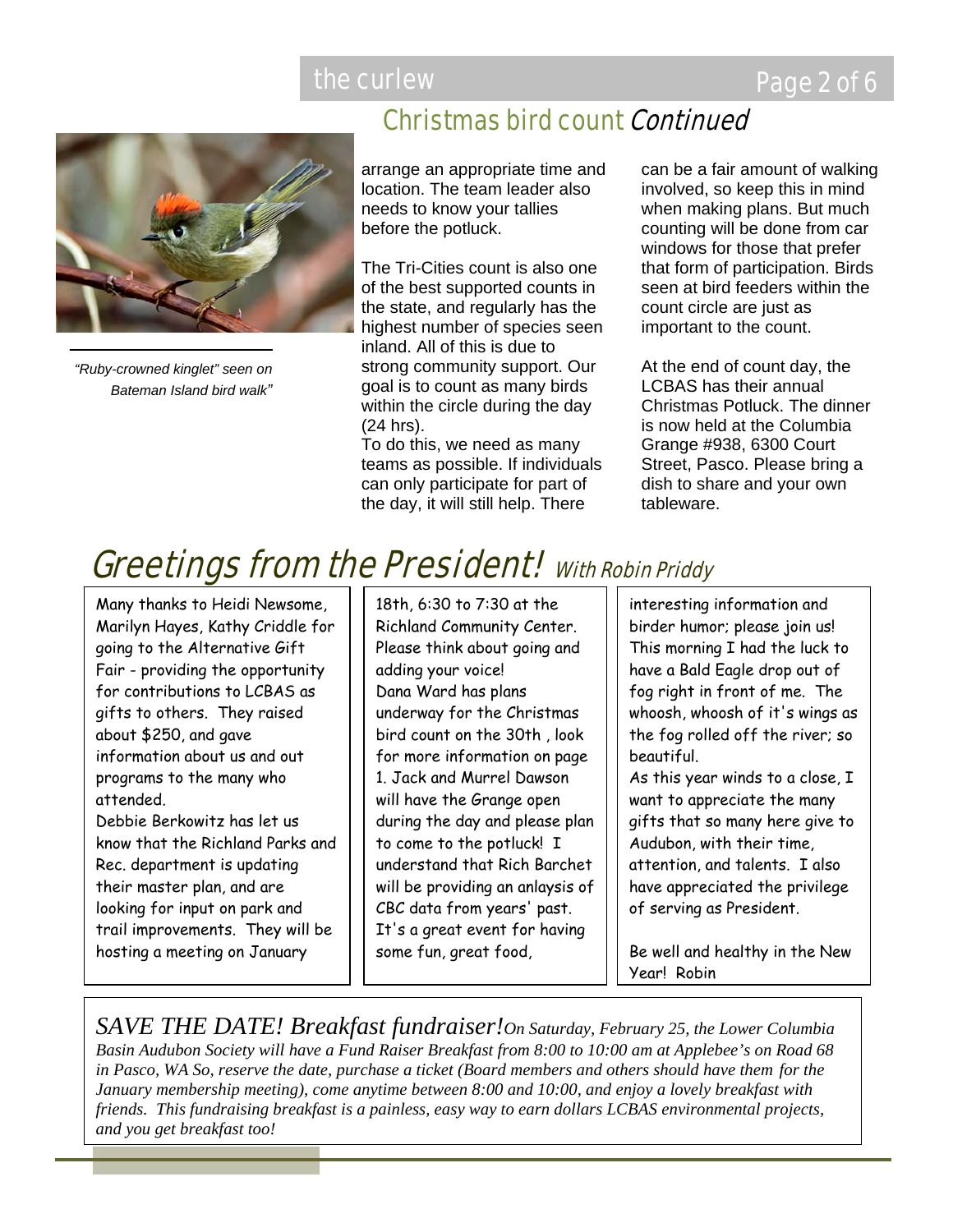#### McNary Environmental Education Center February Winter Birds **Winter Birds / Friends Annual Meeting Luncheon:** February 18

10:00 a.m. ‐ 3:00 p.m.

Discover the abundance of ducks, swans, geese and other migrating birds. Binoculars, spotting scopes, and bird guides will be provided. Results will be entered at www.ebird.org.

A catered lunch, complete with a costumed bird skit & door prizes, will be served to members of Friends of Mid‐ Columbia River Wildlife Refuges who attend the brief noon business meeting. Friend's membership is available online or at the door. To ensure adequate food, rsvp to mcnaryedcenter@gmail.com by Feb. 14.

The Education Center is located off Highway 12 near Burbank. From Tri-Cities take Highway I-182 East/Highway 12 East to Burbank. Turn left onto Humorist Rd. at second stoplight after the Snake River Bridge. Turn left onto Lake Rd. Look for Education Center on the left.

### Osprey Pointe Songbird Habitat Improvement Project with Kathy Criddle

The Port of Pasco rehabilitation project was a huge success. Fifteen people turned out to help. About half were Cub Scouts and friends of Randy Hayden of the Port of Pasco. The other half were LCBAS people and Shannon Hayes-Truex and her husband. We planted all the bushes and a flat of donated seedlings. It took us less than 2.5 hours. All the bushes received a wire cage and stakes around them. All the plants and supplies for the wire cages were purchased with the donated money! The day was lovely, warmish and no wind and the soil under the fabric and bark mulch was damp and easy to dig! I got lots of great pictures too! I will be monitoring the planting success, stay tuned for further projects in the area.

# **Richland Parks and Recreation Department Master Plan Update**

The Richland Parks and Recreation Department is in the process of updating their master plan. They are looking at the next six years (2012 -2018) and beyond to plan for upcoming park, recreation and maintenance needs. They would appreciate hearing from park users regarding what park & trail improvements, recreational programs or park maintenance items will be needed. They will be hosting a public meeting on January 18, 2012, from 6:30 pm to 7:30 pm at the Richland Community Center. You are welcome to attend, or you may e-mail comments to Phil Pinard (ppinard@ci.richland.wa.us) or meet with him in person. Parks and Rec staff anticipate holding 2-3 public meetings, a workshop session and 1-2 regular meetings with the Parks and Recreation Commission and receive Council approval in June of 2012.

Contact – Debbie Berkowitz 375-4740

#### **Check out our website: http://www.lcbas.org**

**President Robin Priddy..….** *E-mail: grania0358@aol.com* 

**Secretary Debbie Berkowitz.***E-mail: cdandrb@charter.net* 

**Treasurer Katie Harris……***E-mail:* treasurer@lcbas.org

# **Audubon Adventures 2011-12**

LCBAS purchased a total of 15 Audubon Adventures classroom kits for 11 classrooms and 2 other educational facilities: Jason Lee Elementary and White Bluffs Elementary in Richland, MidColumbia Partnerships, Edison Elementary, Hawthorne Elementary, Amistad Elementary, Cottonwood Elementary, and Calvary Christian, all in Kennewick, and Kingspoint Christian, Markham Elementary, and Whittier Elementary in Pasco as well as the Education Center at McNary NWR. The total cost is \$689.25 with the cost of an individual classroom kit being \$45.95. Any interested LCBAS member who would like to contribute to the cost of this project can write a check to LCBAS and indicate that it is for the Audubon Adventures program. Send checks to our post office box, Lower Columbia Basin Audubon: P. O. Box 1900, Richland, WA 99352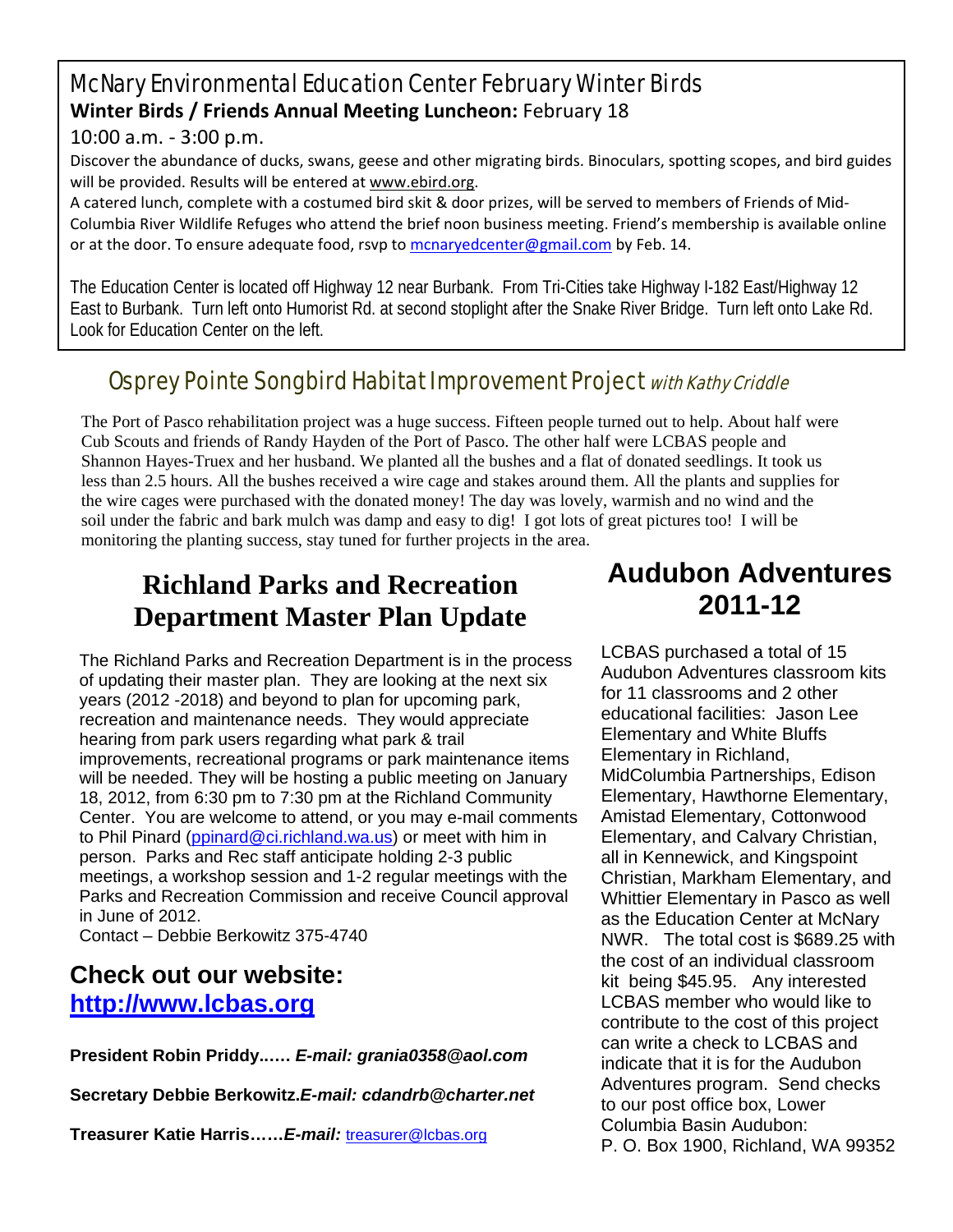# the curlew **EXACTER** CONTEXT CONTEXT Page 4 of 6

#### Bird Sightings for November 2011

Thanks for posting your sightings on LCBirds2, emailing them to me (lanirock@charter.net) or calling them in (545-4898). Comments and suggestions are always welcome. --Lannie Smith

Week one

The first report this month was from Bob Woodley. He reported about 60 Bonaparte's Gulls (the largest number of this species that he has seen locally in over 40 years) on the delta. He also reported about 40 Killdeer, 13 Long-billed Dowitchers, and about 10 Western Sandpipers. There were numerous ducks including his first Barrow's Goldeneye drake this fall. Tony Greager spotted 200 Snow Geese at the Burbank Slough, 2 Eurasian Wigeon drakes, over 50 Wood Ducks at McNary Park and 3 Western Scrub Jays at McNary Dam. Lisa Hill and Larry Umthun reported an Anna's Hummingbird investigating their frozen feeder on November 7. (Possibly the same Anna's that visited throughout October?) Tony Greager began hearing 2 or 3 Varied Thrush calling in his yard.

Week two…

On the 8th Jane Abel spotted her first Bald Eagle of the winter (an immature) in the Yakima Delta area. The next day in Leslie Groves near Nelson Island Jane and Keith Abel saw their first Goldeneyes of the season. There was one male Common Goldeneye, two male Barrow's Goldeneyes and approximately a dozen female Goldeneyes. On the 13<sup>th</sup> they reported a late female Yellow Warbler with a number of Yellowrumped Warblers on the walking path in North Richland. Tony Greager heard a Great-Horned Owl calling on the 10<sup>th</sup> (Rancho Reata) and a two-owl duet on the  $14<sup>th</sup>$ . He has had a Barn Owl roosting in a willow tree in

his back yard up through November 17<sup>th</sup> when the leaves finally exposed his hideout. He has seen one or two Barn Owls daily since July 20<sup>th</sup>. An adult and immature Cooper's Hawk have bathed in his pond during November. Sharon and Neil Ofsthun (also in Rancho Reata) turned in a yard list for November that included a Fox Sparrow, Spotted Towhee, Winter Wren, Cedar Waxwings, a Varied Thrush and a Great Horned Owl.

Week 3. BATEMAN ISLAND AREA

On the 16th Margaret Ford birded part of Bateman Island. She reported Cedar Waxwings, American Robins, a juvenile White-crowned Sparrow, Dark-eyed Juncos, 2 Double-crested Cormorants, 2 Pied-billed Grebes, 1 Clark's Grebe, several Mallards and Buffleheads. That same day Kevin Black reported from the boat launch area adjacent to Bateman: male and female Red-breasted Mergansers, 3 Ruddy Ducks, a female Lesser Scaup, 1 juvenile Pied-billed Grebe and a Common Loon. The next day Kevin birded the channel between Bateman and Columbia Point. He spotted a juvenile White-winged Scoter amongst the American Coots, Redheads, Canvasbacks and American Wigeons. A Peregrine Falcon was hanging out on a piece of driftwood near the Yakima River Delta. On the 18<sup>th</sup> Kevin was back on the Island (does he sleep there?), this time on the Southeast end of the island scoping toward Chiawana Park. He got several looks at a nonbreeding plumage Red-necked Phalarope, finally going over to Chiawana for a better look. While in Franklin County he recorded 2 Greater White-fronted Geese.

Week four…

Bonnie Dunham (Southeast Kennewick) had a Common Snipe probing for worms and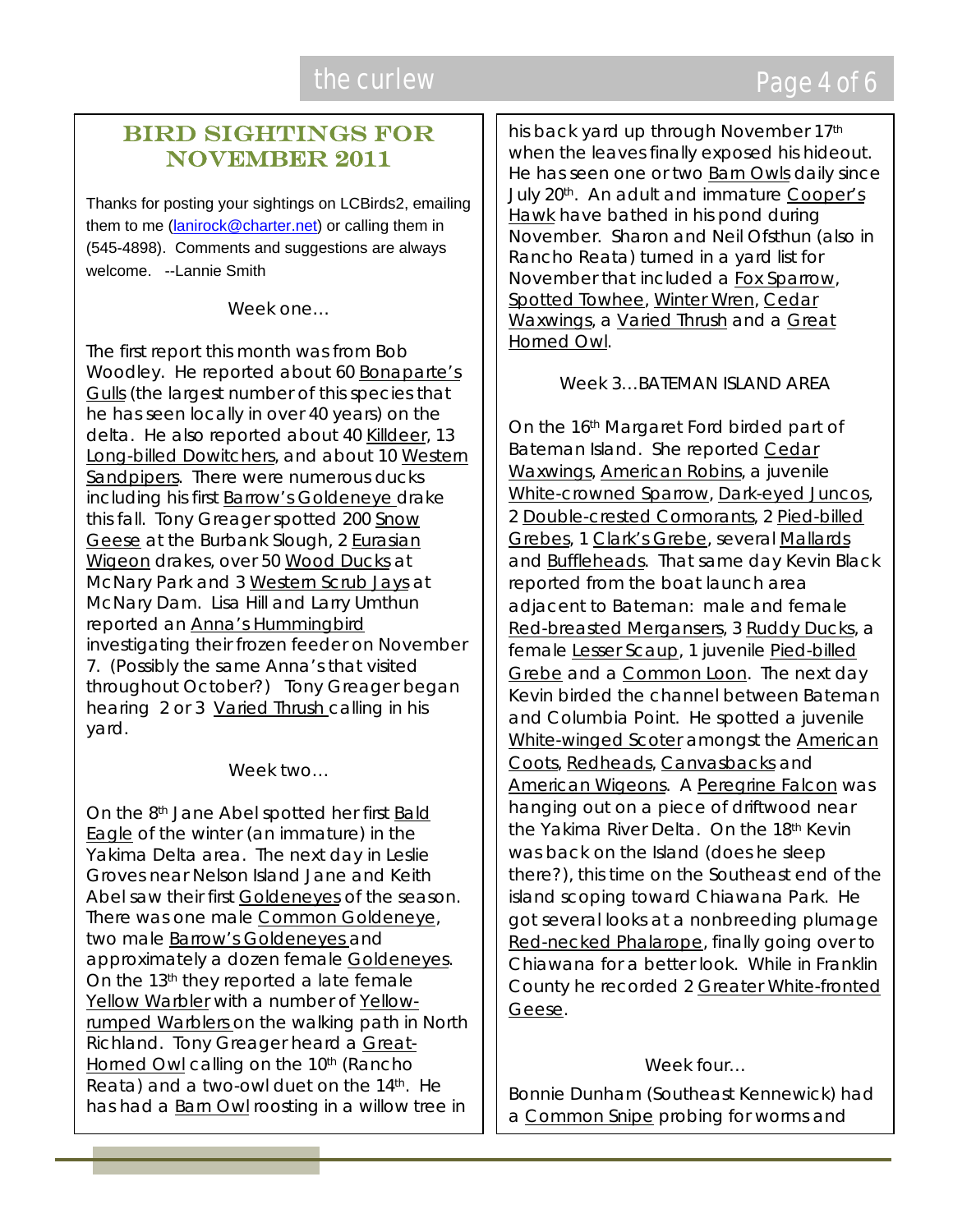grubs at the edge of her lawn. It's the second visit she's had from this species. She had one in early October of 2009. Carole and Ron Louderback reported a Pacific (Black) Merlin in Kennewick on the 23rd. Keith and Jane Abel spotted a Merlin in Leslie Groves Park and a Yellow-shafted Flicker on Nelson Island. Kris Keating in east Finley reported a number of raptors on the 27<sup>th</sup>: a Merlin, Red-tailed Hawks, an Osprey, a Northern Harrier and many American Kestrels around her yard. Also on the 27<sup>th</sup> Keith and Jane picked out a lone Snow Goose with about 50 Canada Geese on Nelson Island. They've spotted 15 Canvasback Ducks, as well as some Ringnecked Ducks and Redheads in the same area. Larry and Lisa saw 2 Purple Finches in Johnson Park that day. Margaret Ford covered a lot of ground on the 28th. She started at Big Flat HMA with **American** Coots, 2 Western Grebes, 20 Yellow-rumped Warblers, 2 Song Sparrows and a Northern Shrike. She moved on to Madam Dorian Park finding a mature **Bald Eagle** and a couple of White-crowned Sparrows. On November 30 the month ended with the return of the male Varied Thrush to Jane and Keith's yard (absent since late May).

# **Dues Reminder other organizations.**

You can pay your dues and make donations to LCBAS using a credit card and PayPal. See our website at *lcbas.org* or go to ths link: http://lcbas.org/JoinLCBAS.html.

#### INFORMATION UPDATE! NEW E-MAIL ALERTS FOR LCBAS COMMUNICATION

The LCBAS Board is starting an e-mail alert list to communicate with members about last minute changes (e.g., cancelations of meetings/field trips), important issues that could benefit from your voice (e.g., conservation issues including those from sister Tri-Cities' conservation groups) , or activities needing volunteers (e.g., education or native plant restoration projects). We expect to send e-mails a couple of times a month, as issues arise.

Some of you are already on our Environmental Alert List. This new email Alert List replaces and expands the usage of the existing Environmental Alert list.

For those who receive a paper copy of the Curlew, please contact membership@lcbas.org to opt IN. For those who get an electronic copy of the Curlew, your December eCurlew includes a note asking if you want to opt OUT. You can opt out at any time by contacting membership@lcbas.org . Of course, we will not share our e-mail alert list with any

# **Join the Great Backyard Bird Count Feb. 17-20, 2012**

#### **More information to follow in the January Curlew!**

The 15th annual Great Backyard Bird Count (GBBC) is coming up February 17-20, 2012. The four-day event is free and is open to bird watchers of all ages and skill levels. Watch and count birds for at least 15 minutes on any day of the count, and enter your tallies at www.birdcount.org. The results provide a snapshot of the whereabouts of more than 600 bird species. The GBBC is a joint project of the National Audubon Society and the Cornell Lab of Ornithology with Canadian partner Bird Studies Canada.